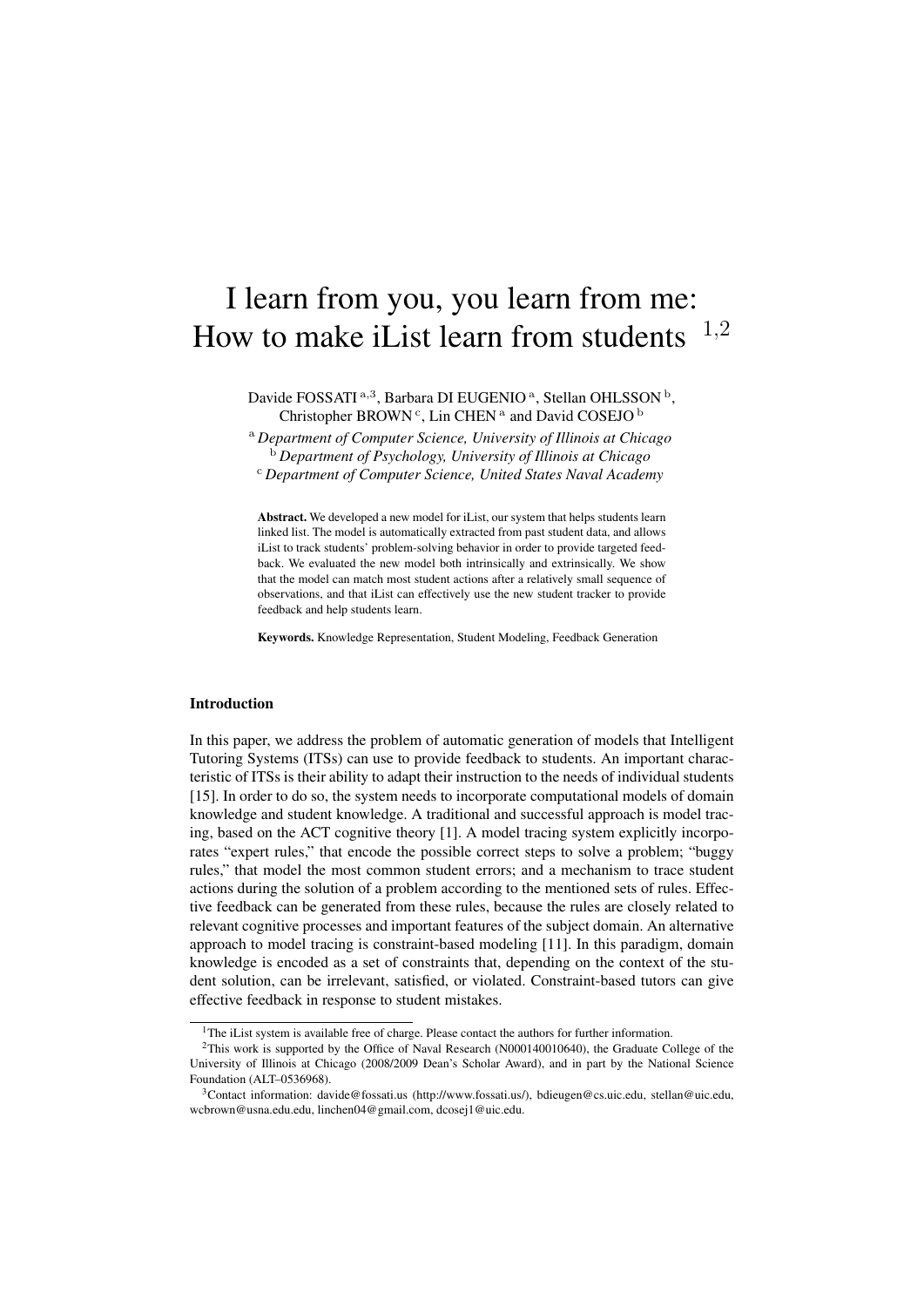

Figure 1. Screenshot of iList

With both approaches, a significant amount of manual knowledge engineering work is required. There are authoring tools for both model tracing and constraint-based tutoring [4,10], but these tools do not yet fully automatize the knowledge acquisition process. Promising steps towards that goal have been taken [16], but we are still far from a practical, completely automatic knowledge acquisition. Researchers in the new field of Educational Data Mining are extracting information from past student data [9,12,14]. Particularly relevant to our work is the work of Barnes and Stamper [2,3], who automatically extracted Markov Decision Processes from past student interactions with their logic proof tutor. Among the differences between our work and theirs, we mention the absence of an explicit reward function in our model; the representation of states, which are "virtual machine snapshots" in our system and sequences of steps in Barnes and Stamper's; and the way we use our model to generate feedback.

This work takes place in the context of the iList project, a system that helps students learn linked lists, a difficult topic in computer science undergraduate curricula [8,7,6]. In previous work, we proved that our system is successful in helping students learn, and we showed that more sophisticated feedback can help improve the effectiveness of the system. Here, we introduce a model that is automatically extracted from past student interactions with iList; we describe how iList uses the model to generate additional feedback; and we evaluate the system in two ways, analyzing the learning curve of the model, and assessing the learning outcomes of students working with our system.

#### 1. Description of iList

The iList system provides the student with a simulated environment where linked lists can be seen and manipulated. Lists are represented graphically, and can be manipulated with programming language commands. Students are asked by the system to solve problems in this environment, such as insert new nodes in a given linked list, remove nodes, or perform other more complicated operations. As a student is working towards a solution, the system provides feedback to help the student make progress.

The graphical interface of iList is divided in four main parts: an area containing the description of the problem to be solved; an area reporting the history of the feedback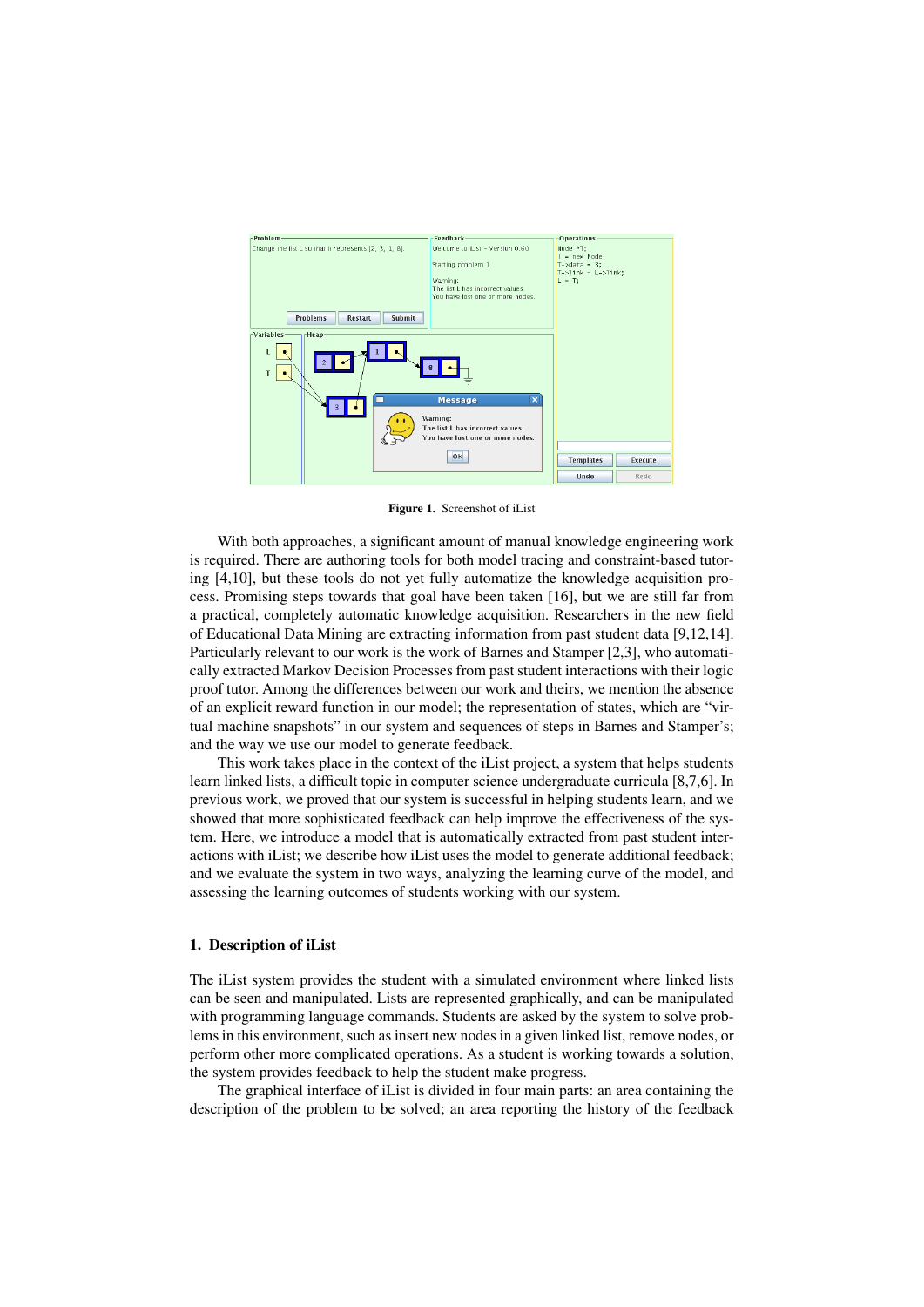messages given to the student; an area representing the current state of the linked list virtual machine; and an area in which students can enter commands and see a history of the previously executed operations (Figure 1). Using this interface, students can interactively manipulate the data structures using C++ or Java commands.

In previous work [8,7], we reported on two versions of iList, capable of delivering feedback of increasing complexity, in three main circumstances.

- 1. The student entered a command that iList could not understand (*syntax feedback*).
- 2. The student entered a command and iList understood it, but the command could not be executed because of the contingent state of the virtual machine (*execution feedback*). For example, the student might have tried to access a variable that had never been declared, or tried to reference a node that did not exist.
- 3. The student explicitly asked for his/her solution to be evaluated by pressing the "submit" button on the user interface (*final feedback*).

The main difference between the first version (iList-1) and the second (iList-2) is the sophistication of syntax feedback and execution feedback. The provided messages are different in the two versions, but they are given exactly in the same circumstances.

A limitation of iList-1 and iList-2 is that the systems are not able to evaluate the "semantic" qualities of a student solution before the end. In the new version of iList (iList-3) we wanted to provide semantic feedback while the student is working on a problem. Inspired by cognitive theories and by our empirical study of human tutoring [8,6], we envision two important strategies: *reactive feedback* and *proactive feedback*. We address the generation of reactive feedback in the following two sections, and we briefly mention our plan for generating proactive feedback in the "current work" section.

#### 2. Reactive Feedback Generation

In a tutoring context, reactive feedback is given in response to student actions that were not explicitly prompted by the tutor. In an exploratory environment like iList, this is the dominant case, as students are working on solving problems on their own. With our new strategy, iList evaluates a student's move on two main factors: the *goodness* of a student move and the level of *uncertainty* of the student in making that move. Both factors can be quantitatively estimated from our model, as we will explain in the following section. The goodness of a move is directly related to the probability that a student will eventually reach a correct solution, starting from the current state of his/her solution. Student's uncertainty is estimated by monitoring the time taken by the student to make the move, and the student's "undo behavior." If the time taken by the student is more than a standard deviation greater than the average time spent by past students at that same point, plus a correction factor based on a student's personal history, then the student is considered uncertain. Also, if the student performed an "undo," "redo," or "restart" operation at that point in the past, he/she is considered uncertain there.

More specifically, the feedback generation algorithm works as follows. If the student just got into a "hopeless" state, i.e., a state from which the estimated probability of success is zero, then a *negative feedback* message is generated, to help the student get unstuck. If the student has made a good move, i.e., has improved his/her probability of reaching a correct solution, *and* the student showed uncertainty, then a *positive feedback*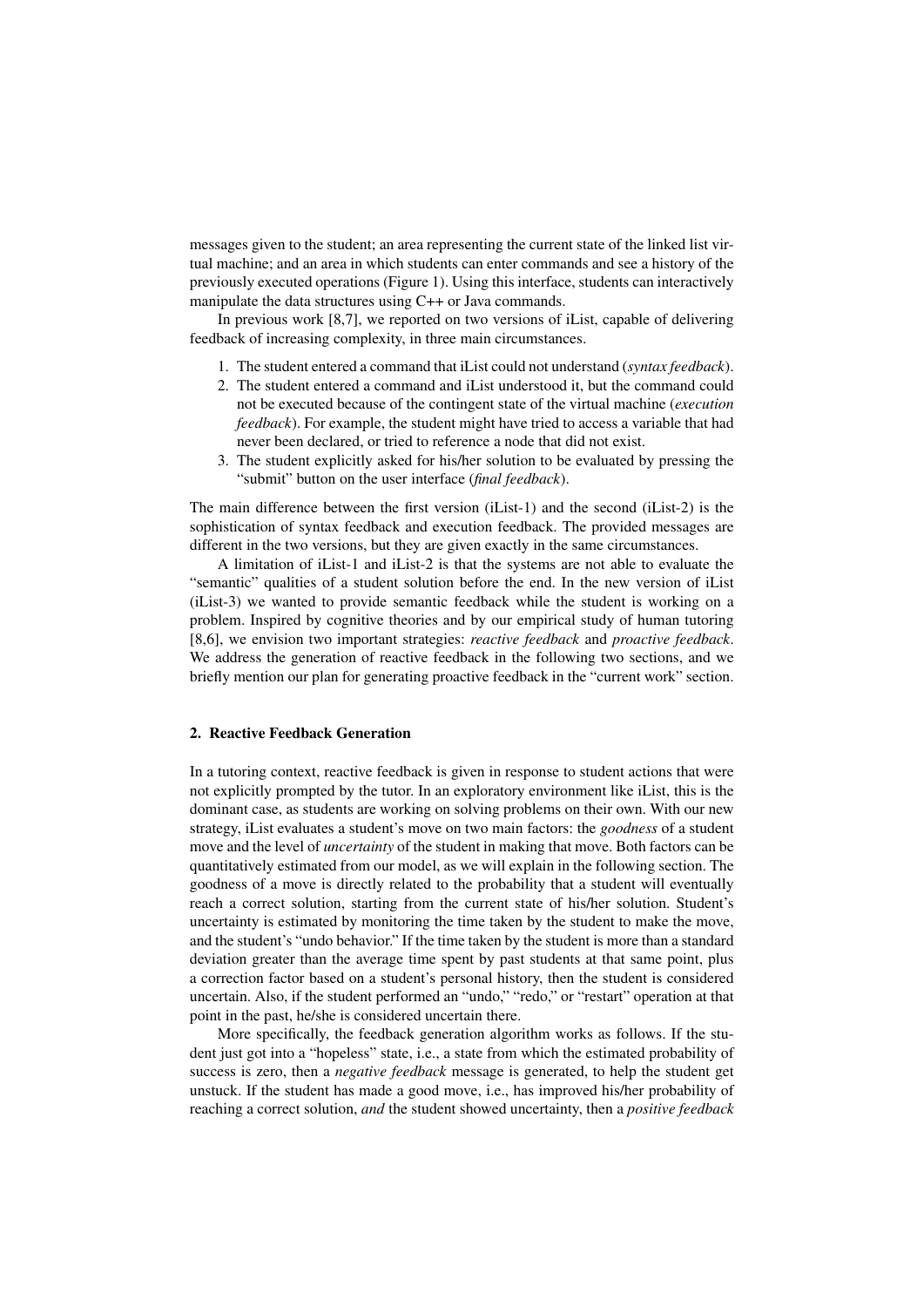message is provided. The rationale is that a student could have performed a correct but tentative move. In this situation, positive feedback can help consolidate correct knowledge that the student has not fully acquired yet. Moreover, it has been recently shown that human tutors may regulate their feedback according to student uncertainty [5].

The new reactive feedback has two main components. The first part is a content-free sentence expressing the goodness of the student's move, such as "Mmmhh... Probably you can't go very far from here" (negative feedback) and "Good move!" (positive feedback). This is followed by a summarization of the effects of that move on the problem state space, for example "Node 2 was pointing to node 1, now it points to node 3. Node 1 was being targeted by node 2 but now it is abandoned." This explanation is dynamically generated comparing the previous state with the current state, then reporting the differences between those states. The facts to be communicated are chosen using a set of rules. Finally, the surface realization is performed using the SimpleNLG library [13].

### 3. The New Student Tracking Model

In order to generate the feedback explained in the previous section, we need a model that is able to assess the goodness of a state and that can support the determination of student uncertainty. Traditional model tracing techniques would allow us to do that. However, we wanted to avoid the expensive, time consuming, and rigid process of manually encode procedural models for each problem in our system. A more fundamental reason is that problems in the linked list domain allow a great degree of flexibility, and many different paths can lead to a successful solution. Anticipating all the possible correct and incorrect paths and manually encoding them into the system would be almost impossible. So, we decided to use a machine learning approach to automatically generate a useful model from the past interactions of students with iList.

The core of our model is a probabilistic graph equivalent to a Markov Chain. Its main components are *states* and *actions*. A state is a snapshot of iList's virtual machine, which includes the simulated linked lists. Linked lists in iList are internally represented with graphs. This representation allows the flexibility of modeling unusual or inconsistent linked list configurations, which can happen as a result of student exploratory actions. Actions in iList are first-class objects, which are created by the students from C++ or Java-like commands. Actions can modify a state into a different one. The model is represented with a *simple directed graph* with two types of vertices, *state vertices* and *action vertices*, and the constraint that a state vertex can point only to action vertices, and that an action vertex must point to exactly one state vertex. The set of actions in the graph is associated with a probability mass function. So, each action is associated with the probability that a student will take that action. Figure 2 shows an example of graph for problem 1, generated from only one student session for reading clarity. "Undo," "redo," and "restart" operations are not represented in this graph.

The algorithm to build the graph works as follows. First, iList scans and executes the student actions recorded in past log files. For each action, a new state is generated. If the new state can be matched to a state already present in the graph, the frequency of the pre-existing state is updated; otherwise, the new state is added to the graph. A similar procedure is performed for actions. Then, iList checks if a newly added state is a correct solution for the current problem. In that case, the state is connected to a special "success"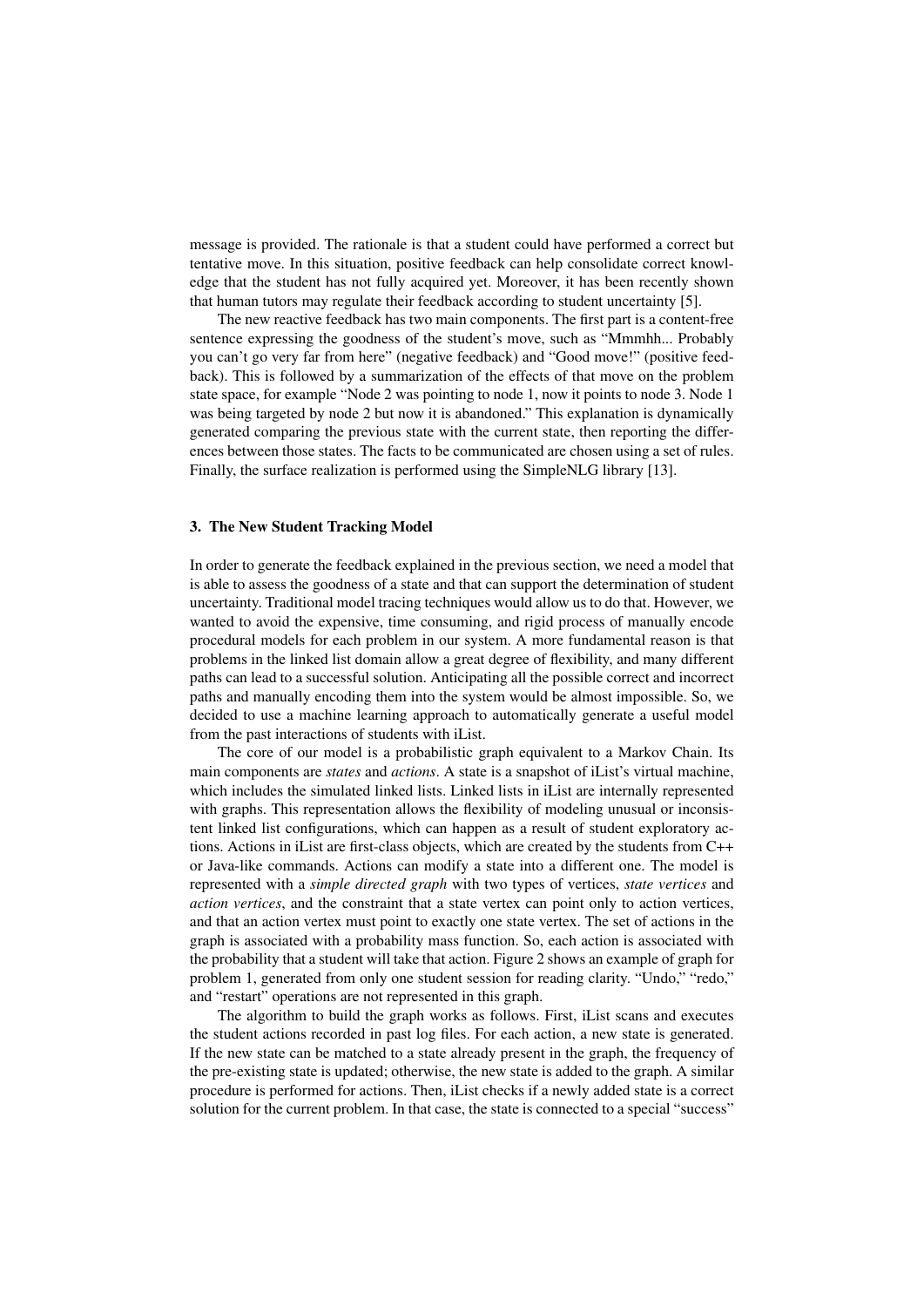

Figure 2. Example of generated graph. The thickness of the border is proportional to the  $g$  value

node. Each state gets also annotated with statistics about the time students took to exit from that state. This information is used by iList to assess student uncertainty. Individual students' histories are recorded into separate structures, together with sets of mappings that establish a correspondence between the "real" states in iList and the matched states in the graph, as well as "real" actions and matched actions. The matching process for states and actions is not trivial. We wanted iList to be able to match semantically equivalent state spaces. A state space in iList is also represented with a properly annotated graph. Matching is performed by looking for isomorphism relations between two states. If more than one isomorphism relation is found, iList looks back at the matching history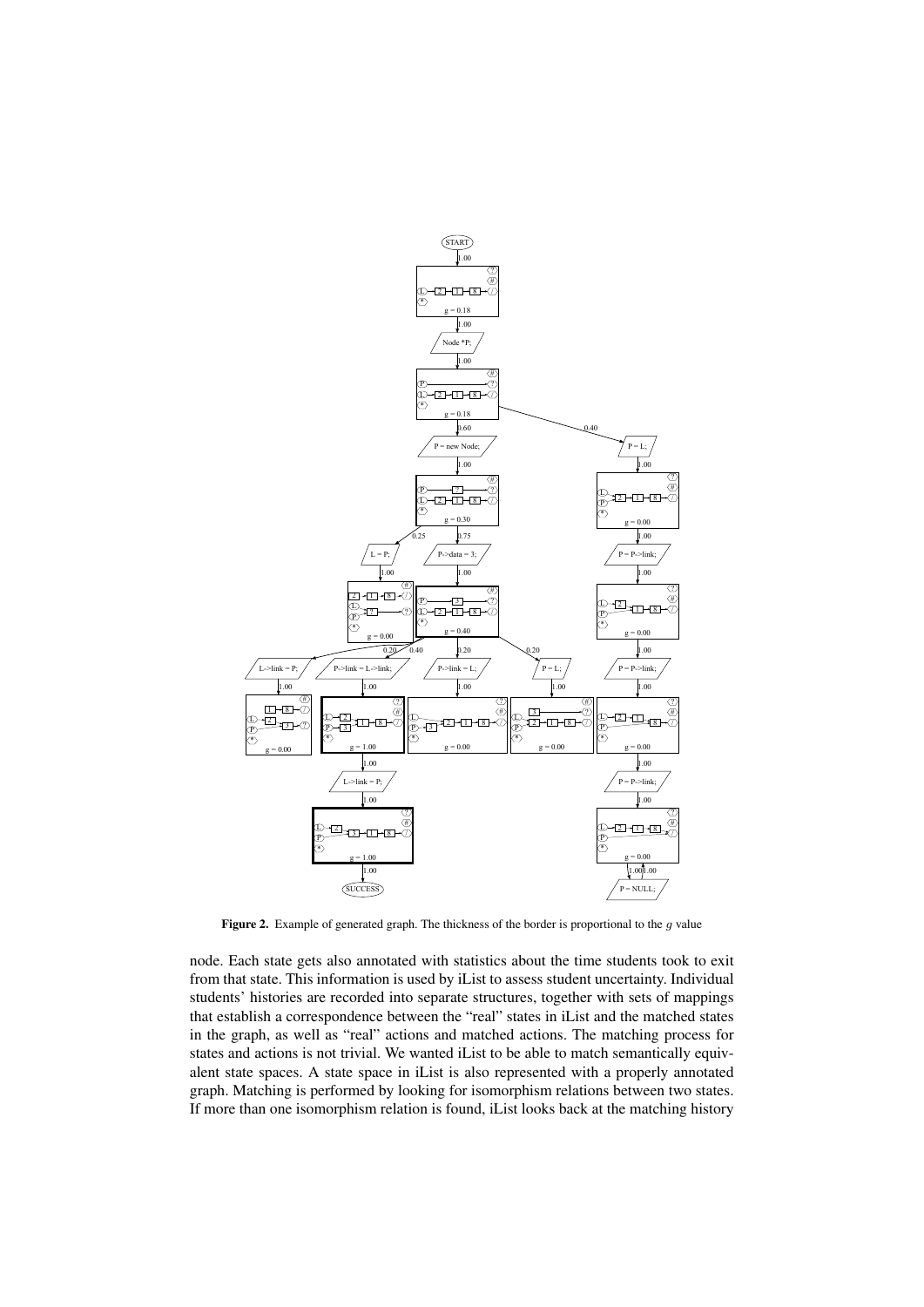

Figure 3. Learning curve of the student tracker model  $(X = session; Y = match rate)$ 

to disambiguate and choose the appropriate one, which is used as mapping function. Finally, after the construction of the graph is completed, the entire graph is traversed and two important quantities are computed. The frequencies associated to states and actions are converted into probabilities using maximum likelihood estimation. These probabilities are stored in the edges of the graph. Then, iList computes a "goodness" value  $(q)$ for each state of the graph. The g value represents a lower bound on the probability that a student traversing that state will eventually reach a correct solution. It is calculated by summing the probabilities of the  $k$  most likely paths (with  $k$  empirically set to 10) from the current state to the special "success" node to which all the correct states are linked.

At run-time, when a new student comes in, his/her actions are matched against the graph. The comparison between the student's behavior and the model allows iList to make inferences and generate feedback, using the strategy explained in the previous section. Other strategies are possible, as we propose in the "current work" section.

#### 4. Evaluation

We evaluated the new student tracker model in two ways: intrinsically, by assessing the learning curve of the model itself; and extrinsically, by evaluating the learning gain of students working with a version of iList that uses the new model to generate feedback.

*Learning curve of the model.* For the model to be useful in practice, it is important that a high percentage of the actions of new students can be matched with the model. The main hypothesis behind the model is that even though the state space of the graph is potentially infinite, only a relatively small number of states can represent most student actions. We calculated the learning curve of our models by training them incrementally and counting the percentage of matched states as each session is added to the model. We repeated the procedure 10000 times, randomly shuffling the dataset each time, and averaged the resulting curves. Figure 3 shows the learning curves for the fastest-learned problem (problem 1) and the slowest-learned one (problem 4). In these experiments, the maximum standard error of the mean is less than 0.003, which is too small to be plotted on the figure. Notice that the models can be learned quickly. For problem 1, the 80% match level is reached after just 4 training sessions; the 85% match level after 14 session; and more than 90% of the states can be matched after 40 sessions. For problem 4, the learning rate is slower, with the 80% match level reached after 52 training sessions.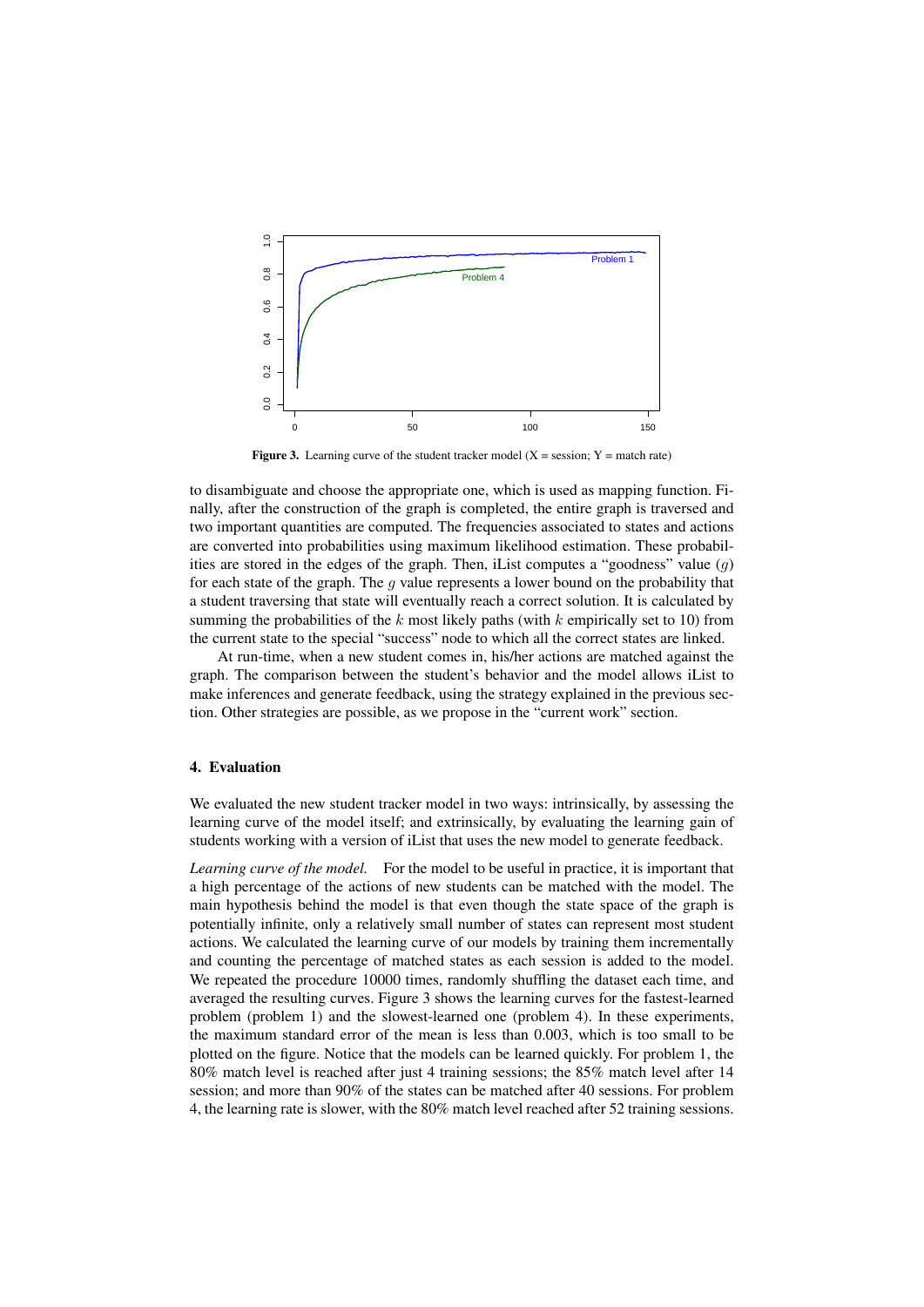Tutor N Pre-test score Post-test score Gain Mean Std Mean Std Mean Std 15. | None | 53 | .34 | .22 | .35 | .23 | .01 | .15 14. | 30. | 27. | 28. | 23. | 14. | 15. | 161 | 15. | 161 | 15. | 17. | 10. | 23. | 17. | 17. | 17. | 15. | 15. | 17. | 17. | 17. | 15. | 17. | 17. | 17. | 17. | 17. | 17. | 17 12. | 12. | 13. | 15. | 15. | 15. | 15. | 15. | 15. | 15. | 15. | 15. | 15. | 15. | 16. | 16. | 17. | 17. | 17 Human | 54 | .40 | .26 | .54 | .26 | .14 | .25

Table 1. Test scores (range: 0 to 1)

Notice that the line of problem 4 is shorter, because fewer students worked on problem 4 in our past iList trials. We believe that the steepness of the learning curve depends on the complexity of a problem. On easier problems, students make less "creative" moves than they do on more difficult ones. This leads to more predictable actions and consequently a faster learning of the model.

*Learning gain of students.* We ran a five-way comparison that included the three versions of iList, a group of students that worked with human tutors, and a control group of students that did an unrelated activity between pre and post-test. The new probabilistic model discussed in this paper is used in iList-3. For more details on testing procedures, human tutors, and control group, see [8,6]. Size of each group, pre-test scores, post-test scores, and learning gains (post-test minus pre-test) are reported in Table 1. ANOVA revealed an overall significant difference across the five groups  $(F(4, 238) = 3.70$ ,  $P < 0.01$ ). Tukey post-hoc test showed only a significant difference between the control group and the human group ( $P < 0.01$ ), and a marginally significant difference between the control group and iList-2 ( $P < 0.1$ ). The difference between iList-3 and the other two versions of iList is not significant, but the progression of  $P$  values indicates that the performance of iList-3 is even less distinguishable from human tutors than that of iList-1 and iList-2 (Human vs. iList-1:  $P = 0.451$ ; Human vs. iList-2:  $P = 0.738$ ; Human vs. iList-3:  $P = 0.996$ ). Although this is not strong evidence that that iList-3 is better than iList-1 and iList-2, this result is encouraging. Overall, the performance of iList is very respectable compared to that of our human tutors. So far, we tested iList-3 in a relatively small class, and the group of students that worked with iList-3 is much smaller than the other groups. We are planning to run additional experiments with iList-3 in the future.

#### 5. Conclusions and Current Work

We introduced an effective model that automatically learns a useful probabilistic knowledge representation to enhance the feedback capabilities of iList. Our evaluation showed that the model can be learned with a relatively small dataset, and that students can benefit from the additional feedback messages that can be generated.

Our current work has two main directions. On the one hand, we want to evaluate the performance of the system more thoroughly with more students. In addition to improving the statistical confidence of the results, more interactional data would allow us to discover features of the system that are responsible for the most learning, consistently with the broader goals of our project [8,6]. In particular, we would like to test the impact of positive feedback in iList, and iList-3 is indeed the first version of iList able to deliver a large amount of positive feedback. On the other hand, inspired by our study of human